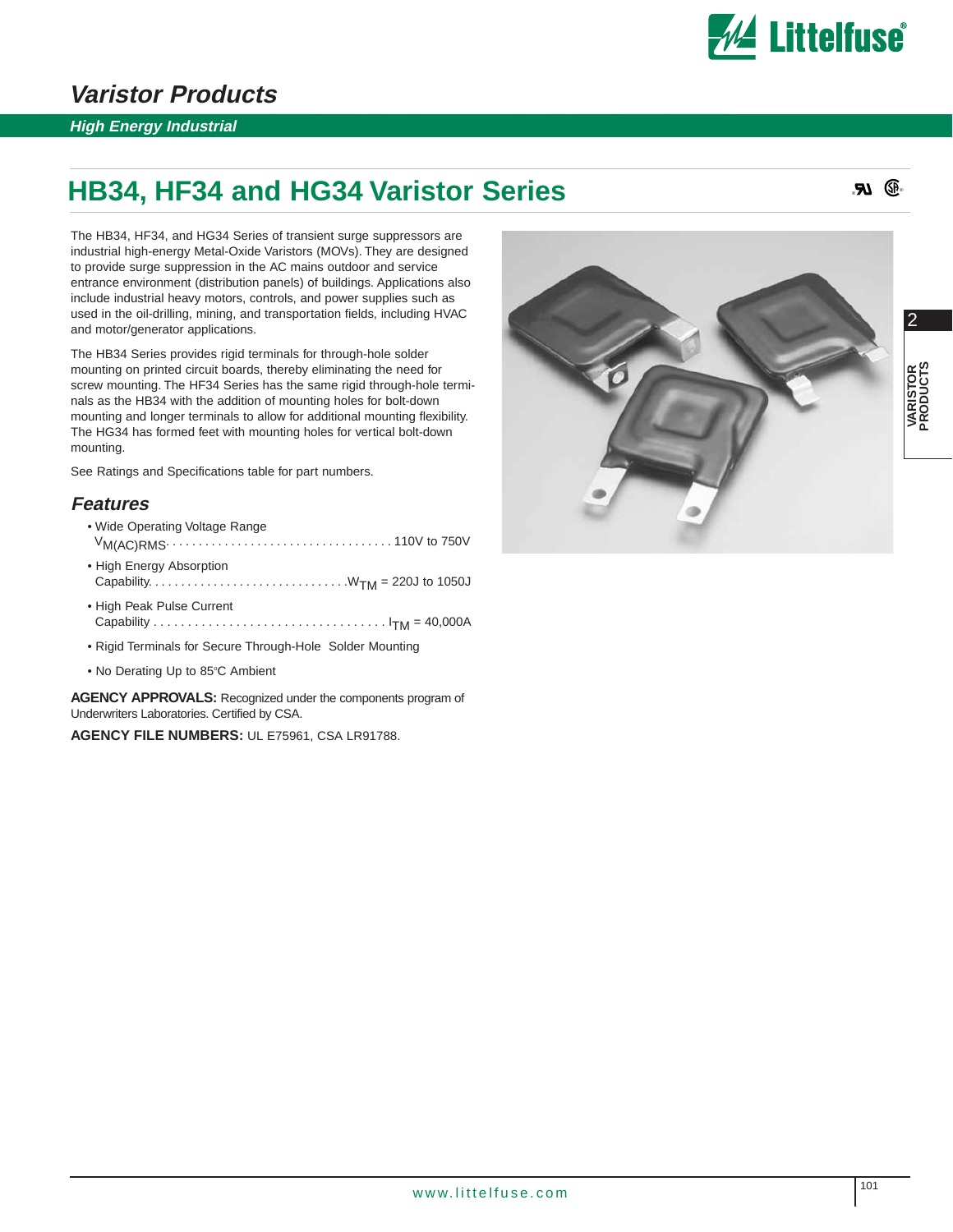

**High Energy Industrial**

# **HB34, HF34 and HG34 Varistor Series**

**Absolute Maximum Ratings** For ratings of individual members of a series, see Device Ratings and Specifications chart

| Continuous:                   | <b>Hx34 SERIES</b> | <b>UNITS</b>   |
|-------------------------------|--------------------|----------------|
| Steady State Applied Voltage: |                    |                |
|                               |                    |                |
|                               |                    |                |
| Transient:                    |                    |                |
| Peak Pulse Current $(ITM)$    |                    |                |
|                               |                    |                |
| Single Pulse Energy Range     |                    |                |
|                               |                    |                |
|                               |                    | $^{\circ}C$    |
|                               |                    | $^{\circ}$ C   |
|                               |                    | %/ $\rm ^{O}C$ |

CAUTION: Stresses above those listed in "Absolute Maximum Ratings" may cause permanent damage to the device. This is a stress only rating and operation of the device at these or any other conditions above those indicated in the operational sections of this specification is not implied.

#### **Device Ratings and Specifications**

|               |             |                        |                   | <b>MAXIMUM RATINGS (85°C)</b> |                                                   |            |                                                             | SPECIFICATIONS (25 <sup>o</sup> C) |                                                                                    |                                                  |
|---------------|-------------|------------------------|-------------------|-------------------------------|---------------------------------------------------|------------|-------------------------------------------------------------|------------------------------------|------------------------------------------------------------------------------------|--------------------------------------------------|
|               |             |                        | <b>CONTINUOUS</b> |                               | <b>TRANSIENT</b>                                  |            |                                                             |                                    |                                                                                    |                                                  |
|               |             | <b>V<sub>RMS</sub></b> | $V_{DC}$          | <b>ENERGY</b><br>(2ms)        | <b>PEAK</b><br><b>CURRENT</b><br>$(8/20 \,\mu s)$ |            | <b>VARISTOR VOLTAGE</b><br>AT 1mA DC TEST<br><b>CURRENT</b> |                                    | <b>CLAMPING</b><br><b>VOLTAGE</b><br>(V <sub>C</sub> ) AT 200A<br>$(8/20 \,\mu s)$ | <b>TYPICAL</b><br><b>CAPACI-</b><br><b>TANCE</b> |
| <b>MODEL</b>  | <b>SIZE</b> | $V_{M(AC)}$            | $V_{M(DC)}$       | <b>W<sub>TM</sub></b>         | Ітм                                               | <b>MIN</b> | $V_{N(DC)}$                                                 | <b>MAX</b>                         | $V_C$                                                                              | $f = 1$ MHz                                      |
| <b>NUMBER</b> | (mm)        | (V)                    | (V)               | (V)                           | (A)                                               | (V)        | (V)                                                         | (V)                                | (V)                                                                                | (pF)                                             |
| V111HB34      | 34          | 110                    | 148               | 220                           | 40,000 <sup>5</sup>                               | 156        | 173                                                         | 190                                | 288                                                                                | 11,600                                           |
| V131HB34      | 34          | 130                    | 175               | 270                           | $40,000^{\degree}$                                | 184        | 200                                                         | 228                                | 345                                                                                | 10,000                                           |
| V141HB34      | 34          | 140                    | 188               | 291                           | 40,000 $^{2}$                                     | 198        | 220                                                         | 248                                | 375                                                                                | 9,000                                            |
| V151HB34      | 34          | 150                    | 200               | 300                           | 40,000 <sup>4</sup>                               | 212        | 240                                                         | 268                                | 405                                                                                | 8,000                                            |
| V181HB34      | 34          | 180                    | 240               | 330                           | 40,000                                            | 254        | 282                                                         | 310                                | 468                                                                                | 6,800                                            |
| V201HB34      | 34          | 200                    | 265               | 350                           | 40,000                                            | 283        | 314                                                         | 345                                | 533                                                                                | 6,350                                            |
| V251HB34      | 34          | 250                    | 330               | 370                           | 40,000                                            | 354        | 390                                                         | 429                                | 650                                                                                | 5,000                                            |
| V271HB34      | 34          | 275                    | 370               | 400                           | 40,000                                            | 389        | 430                                                         | 473                                | 730                                                                                | 4,500                                            |
| V301HB34      | 34          | 300                    | 410               | 430                           | 40,000                                            | 433        | 478                                                         | 526                                | 780                                                                                | 4,100                                            |
| V321HB34      | 34          | 320                    | 420               | 460                           | 40,000                                            | 462        | 510                                                         | 561                                | 830                                                                                | 3,800                                            |
| V331HB34      | 34          | 330                    | 435               | 475                           | 40,000                                            | 467        | 519                                                         | 570                                | 843                                                                                | 3,750                                            |
| V351HB34      | 34          | 350                    | 460               | 500                           | 40.000                                            | 495        | 550                                                         | 604                                | 894                                                                                | 3,600                                            |

NOTE: Average power dissipation of transients not to exceed 2.0W.

1. Peak current applies to applications rated up to 115 V<sub>RMS</sub>. Peak current is 30kA for applications greater than 115V<sub>RMS</sub>.<br>2. Peak current applies to applications rated up to 123V<sub>RMS</sub> . Peak Current is 30kA for applica YRMS<br>V<sub>RMS</sub><br>RMS <sup>d</sup>urms<br>3V<sub>RMS</sub><br>RMS

5. 40kA capability depends on applications rated up to 97Vrms. 30kA applies if >97 Vrms.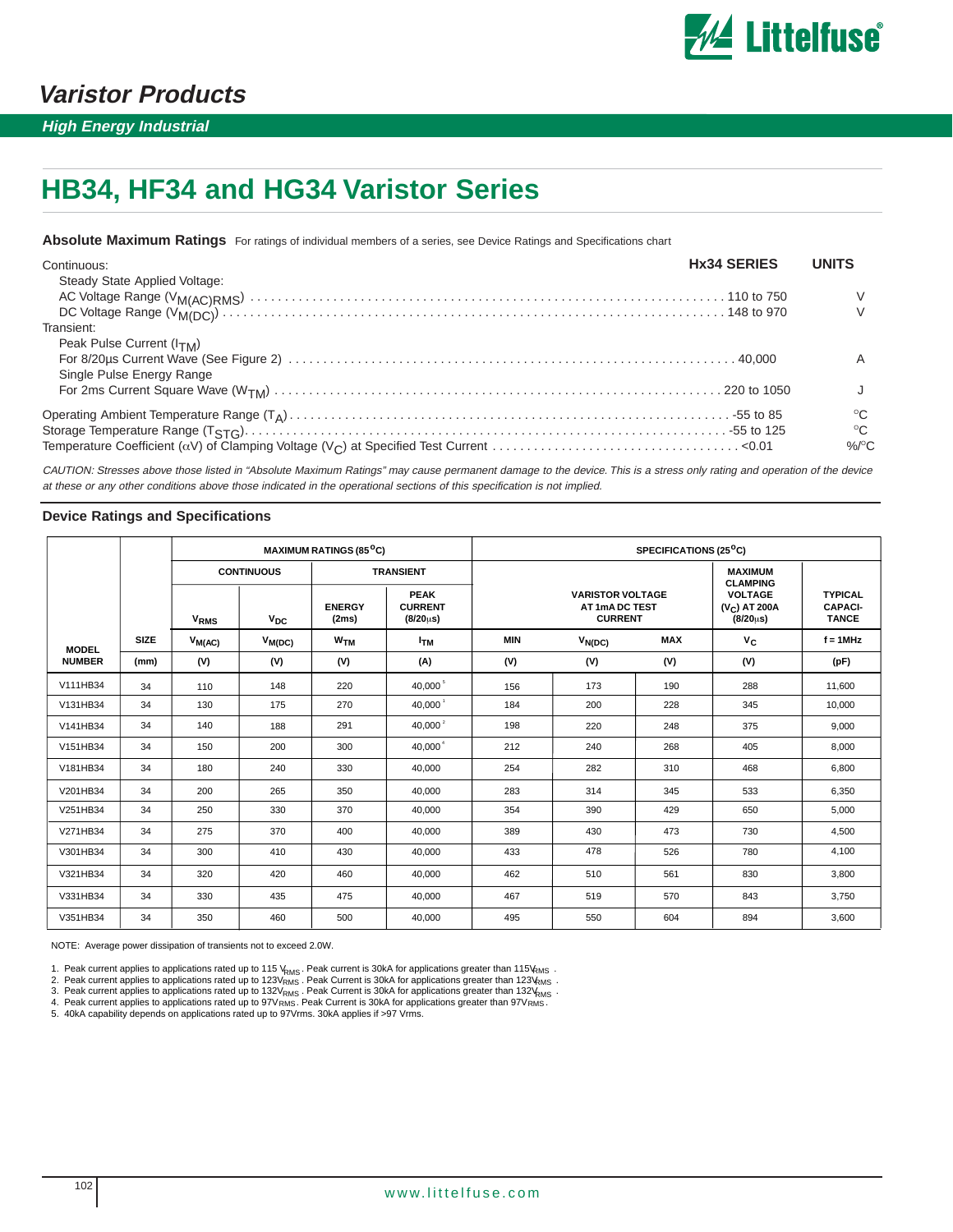

## **Varistor Products**

## **HB34, HF34 and HG34 Varistor Series**

#### **Device Ratings and Specifications**

|               |             | <b>MAXIMUM RATINGS (85°C)</b> |                   |                        |                                                 |            | SPECIFICATIONS (25 <sup>o</sup> C)                          |            |                                   |                                                     |                      |                                                  |                |
|---------------|-------------|-------------------------------|-------------------|------------------------|-------------------------------------------------|------------|-------------------------------------------------------------|------------|-----------------------------------|-----------------------------------------------------|----------------------|--------------------------------------------------|----------------|
|               |             |                               | <b>CONTINUOUS</b> |                        | <b>TRANSIENT</b>                                |            |                                                             |            | <b>MAXIMUM</b><br><b>CLAMPING</b> |                                                     |                      |                                                  |                |
|               |             | <b>V<sub>RMS</sub></b>        | $V_{DC}$          | <b>ENERGY</b><br>(2ms) | <b>PEAK</b><br><b>CURRENT</b><br>$(8/20 \mu s)$ |            | <b>VARISTOR VOLTAGE</b><br>AT 1mA DC TEST<br><b>CURRENT</b> |            |                                   | <b>VOLTAGE</b><br>$(V_C)$ AT 200A<br>$(8/20 \mu s)$ |                      | <b>TYPICAL</b><br><b>CAPACI-</b><br><b>TANCE</b> | $\overline{2}$ |
| <b>MODEL</b>  | <b>SIZE</b> | $V_{M(AC)}$                   | $V_{M(DC)}$       | W <sub>TM</sub>        | <b>I</b> <sub>TM</sub>                          | <b>MIN</b> | $V_{N(DC)}$                                                 | <b>MAX</b> | $V_C$                             | $f = 1$ MHz                                         |                      |                                                  |                |
| <b>NUMBER</b> | (mm)        | (V)                           | (V)               | (V)                    | (A)                                             | (V)        | (V)                                                         | (V)        | (V)                               | (pF)                                                | VARISTOR<br>PRODUCTS |                                                  |                |
| V391HB34      | 34          | 385                           | 510               | 550                    | 40,000                                          | 545        | 604                                                         | 663        | 1000                              | 3,500                                               |                      |                                                  |                |
| V421HB34      | 34          | 420                           | 560               | 600                    | 40,000                                          | 610        | 680                                                         | 748        | 1,130                             | 3,000                                               |                      |                                                  |                |
| V441HB34      | 34          | 440                           | 587               | 620                    | 40,000                                          | 622        | 691                                                         | 759        | 1,150                             | 2,900                                               |                      |                                                  |                |
| V481HB34      | 34          | 480                           | 640               | 650                    | 40,000                                          | 670        | 750                                                         | 825        | 1,240                             | 2,700                                               |                      |                                                  |                |
| V511HB34      | 34          | 510                           | 675               | 700                    | 40,000                                          | 735        | 820                                                         | 910        | 1,350                             | 2,500                                               |                      |                                                  |                |
| V551HB34      | 34          | 550                           | 710               | 755                    | 40,000                                          | 778        | 864                                                         | 949        | 1,404                             | 2,390                                               |                      |                                                  |                |
| V571HB34      | 34          | 570                           | 730               | 770                    | 40,000                                          | 805        | 910                                                         | 1000       | 1,480                             | 2,200                                               |                      |                                                  |                |
| V661HB34      | 34          | 660                           | 850               | 900                    | 40,000                                          | 940        | 1050                                                        | 1160       | 1,720                             | 2,000                                               |                      |                                                  |                |
| V681HB34      | 34          | 680                           | 875               | 925                    | 40.000                                          | 962        | 1068                                                        | 1173       | 1,777                             | 1,900                                               |                      |                                                  |                |
| V751HB34      | 34          | 750                           | 970               | 1050                   | 40,000                                          | 1080       | 1200                                                        | 1320       | 2,000                             | 1,800                                               |                      |                                                  |                |

NOTE: Average power dissipation of transients not to exceed 2.0W.

1. Peak current applies to applications rated up to 115 V<sub>RMS</sub>. Peak current is 30kA for applications greater than 115V<sub>RMS</sub>.<br>2. Peak current applies to applications rated up to 123V<sub>RMS</sub>. Peak Current is 30kA for applica <sup>v</sup>RMS<br>/<sub>RMS</sub><br>/<sub>RMS</sub>. <sup>v</sup>rms<br><sup>}V</sup>rms<br><sup>?V</sup>rms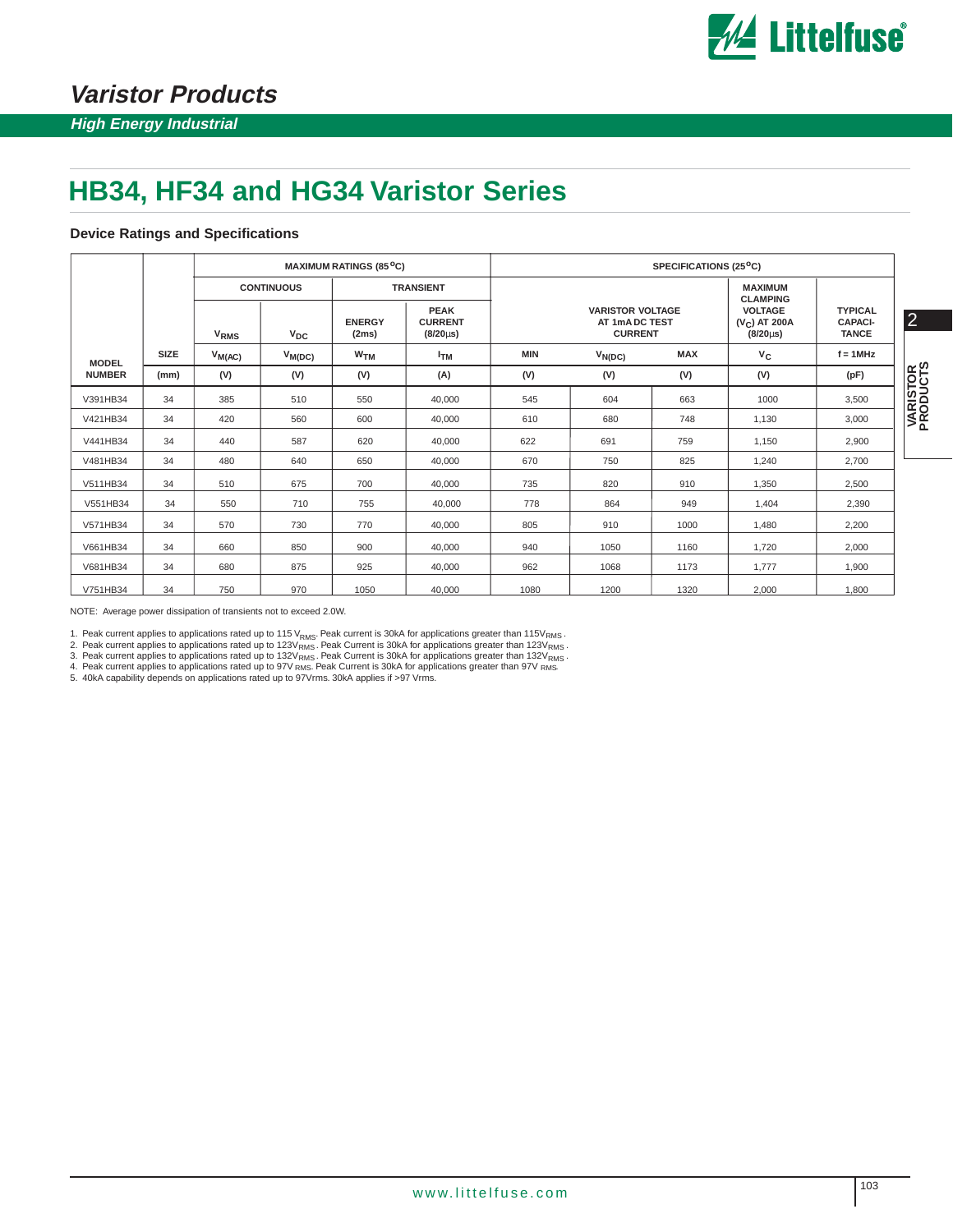

**High Energy Industrial**

# **HB34, HF34 and HG34 Varistor Series**

|               |             | <b>MAXIMUM RATINGS (85<sup>o</sup>C)</b> |                                              |                 |                                                                           | SPECIFICATIONS (25 <sup>o</sup> C) |                                                             |            |                                                                        |                                                  |  |  |
|---------------|-------------|------------------------------------------|----------------------------------------------|-----------------|---------------------------------------------------------------------------|------------------------------------|-------------------------------------------------------------|------------|------------------------------------------------------------------------|--------------------------------------------------|--|--|
|               |             | <b>CONTINUOUS</b>                        |                                              |                 | <b>TRANSIENT</b>                                                          |                                    |                                                             |            | <b>MAXIMUM</b>                                                         |                                                  |  |  |
|               |             |                                          | $\mathsf{v}_\mathsf{DC}$<br>V <sub>RMS</sub> |                 | <b>PEAK</b><br><b>ENERGY</b><br><b>CURRENT</b><br>(2ms)<br>$(8/20 \mu s)$ |                                    | <b>VARISTOR VOLTAGE</b><br>AT 1mA DC TEST<br><b>CURRENT</b> |            | <b>CLAMPING</b><br><b>VOLTAGE</b><br>$(V_C)$ AT 200A<br>$(8/20 \mu s)$ | <b>TYPICAL</b><br><b>CAPACI-</b><br><b>TANCE</b> |  |  |
| <b>MODEL</b>  | <b>SIZE</b> | $V_{M(AC)}$                              | $V_{M(DC)}$                                  | W <sub>TM</sub> | ŀтм                                                                       | <b>MIN</b>                         | $V_{N(DC)}$                                                 | <b>MAX</b> | $V_C$                                                                  | $f = 1$ MHz                                      |  |  |
| <b>NUMBER</b> | (mm)        | (V)                                      | (V)                                          | (J)             | (A)                                                                       | (V)                                | (V)                                                         | (V)        | (V)                                                                    | (pF)                                             |  |  |
| V111HF34      | 34          | 110                                      | 148                                          | 220             | 40,000 5                                                                  | 156                                | 173                                                         | 190        | 288                                                                    | 11,600                                           |  |  |
| V131HF34      | 34          | 130                                      | 175                                          | 270             | 40,000 $^{2}$                                                             | 184                                | 200                                                         | 228        | 345                                                                    | 10,000                                           |  |  |
| V141HF34      | 34          | 140                                      | 188                                          | 291             | 40.000 <sup>3</sup>                                                       | 198                                | 220                                                         | 248        | 375                                                                    | 9,000                                            |  |  |
| V151HF34      | 34          | 150                                      | 200                                          | 300             | 40.000 <sup>4</sup>                                                       | 212                                | 240                                                         | 268        | 405                                                                    | 8,000                                            |  |  |
| V181HF34      | 34          | 180                                      | 240                                          | 330             | 40,000                                                                    | 254                                | 282                                                         | 310        | 468                                                                    | 6,800                                            |  |  |
| V201HF34      | 34          | 200                                      | 265                                          | 350             | 40,000                                                                    | 283                                | 314                                                         | 345        | 533                                                                    | 6,350                                            |  |  |
| V251HF34      | 34          | 250                                      | 330                                          | 370             | 40,000                                                                    | 354                                | 390                                                         | 429        | 650                                                                    | 5,000                                            |  |  |
| V271HF34      | 34          | 275                                      | 370                                          | 400             | 40,000                                                                    | 389                                | 430                                                         | 473        | 730                                                                    | 4,500                                            |  |  |
| V301HF34      | 34          | 300                                      | 410                                          | 430             | 40,000                                                                    | 433                                | 478                                                         | 526        | 780                                                                    | 4,100                                            |  |  |
| V321HF34      | 34          | 320                                      | 420                                          | 460             | 40.000                                                                    | 462                                | 510                                                         | 561        | 830                                                                    | 3.800                                            |  |  |
| V331HF34      | 34          | 330                                      | 435                                          | 475             | 40,000                                                                    | 467                                | 519                                                         | 570        | 843                                                                    | 3,750                                            |  |  |
| V351HF34      | 34          | 350                                      | 460                                          | 500             | 40,000                                                                    | 495                                | 550                                                         | 604        | 894                                                                    | 3,600                                            |  |  |
| V391HF34      | 34          | 385                                      | 510                                          | 550             | 40,000                                                                    | 545                                | 604                                                         | 663        | 1,000                                                                  | 3,500                                            |  |  |
| V421HF34      | 34          | 420                                      | 560                                          | 600             | 40,000                                                                    | 610                                | 680                                                         | 748        | 1,130                                                                  | 3,000                                            |  |  |
| V441HF34      | 34          | 440                                      | 587                                          | 620             | 40,000                                                                    | 622                                | 691                                                         | 759        | 1,150                                                                  | 2,900                                            |  |  |
| V481HF34      | 34          | 480                                      | 640                                          | 650             | 40,000                                                                    | 670                                | 750                                                         | 825        | 1,240                                                                  | 2,700                                            |  |  |
| V511HF34      | 34          | 510                                      | 675                                          | 700             | 40,000                                                                    | 735                                | 820                                                         | 910        | 1,350                                                                  | 2,500                                            |  |  |
| V551HF34      | 34          | 550                                      | 710                                          | 755             | 40,000                                                                    | 778                                | 864                                                         | 949        | 1,404                                                                  | 2,390                                            |  |  |
| V571HF34      | 34          | 570                                      | 730                                          | 770             | 40,000                                                                    | 805                                | 910                                                         | 1000       | 1,480                                                                  | 2,200                                            |  |  |
| V661HF34      | 34          | 660                                      | 850                                          | 900             | 40,000                                                                    | 940                                | 1050                                                        | 1160       | 1,720                                                                  | 2,000                                            |  |  |
| V681HF34      | 34          | 680                                      | 875                                          | 925             | 40,000                                                                    | 962                                | 1068                                                        | 1173       | 1777                                                                   | 1,900                                            |  |  |
| V751HF34      | 34          | 750                                      | 970                                          | 1050            | 40.000                                                                    | 1080                               | 1200                                                        | 1320       | 2,000                                                                  | 1,800                                            |  |  |

#### **Device Ratings and Specifications**

NOTE:

1. Average power dissipation of transients not to exceed 2.0W per varistor

2. 40kA capability depends on applications rated up to  $115V<sub>RMS</sub>$ . 30kA applies if >  $115V<sub>RMS</sub>$ .

3. 40kA capability depends on applications rated up to 123V $_{\rm RMS}$ . 30kA applies if > 123V $_{\rm RMS}$ .

4. 40kA capability depends on applications rated up to 132V<sub>RMS</sub>. 30kA applies if > 132V<sub>RMS.</sub>

5. 40kA capability depends on applications rated up to  $97V<sub>RMS</sub>$ . 30kA applies if >  $97V<sub>RMS</sub>$ .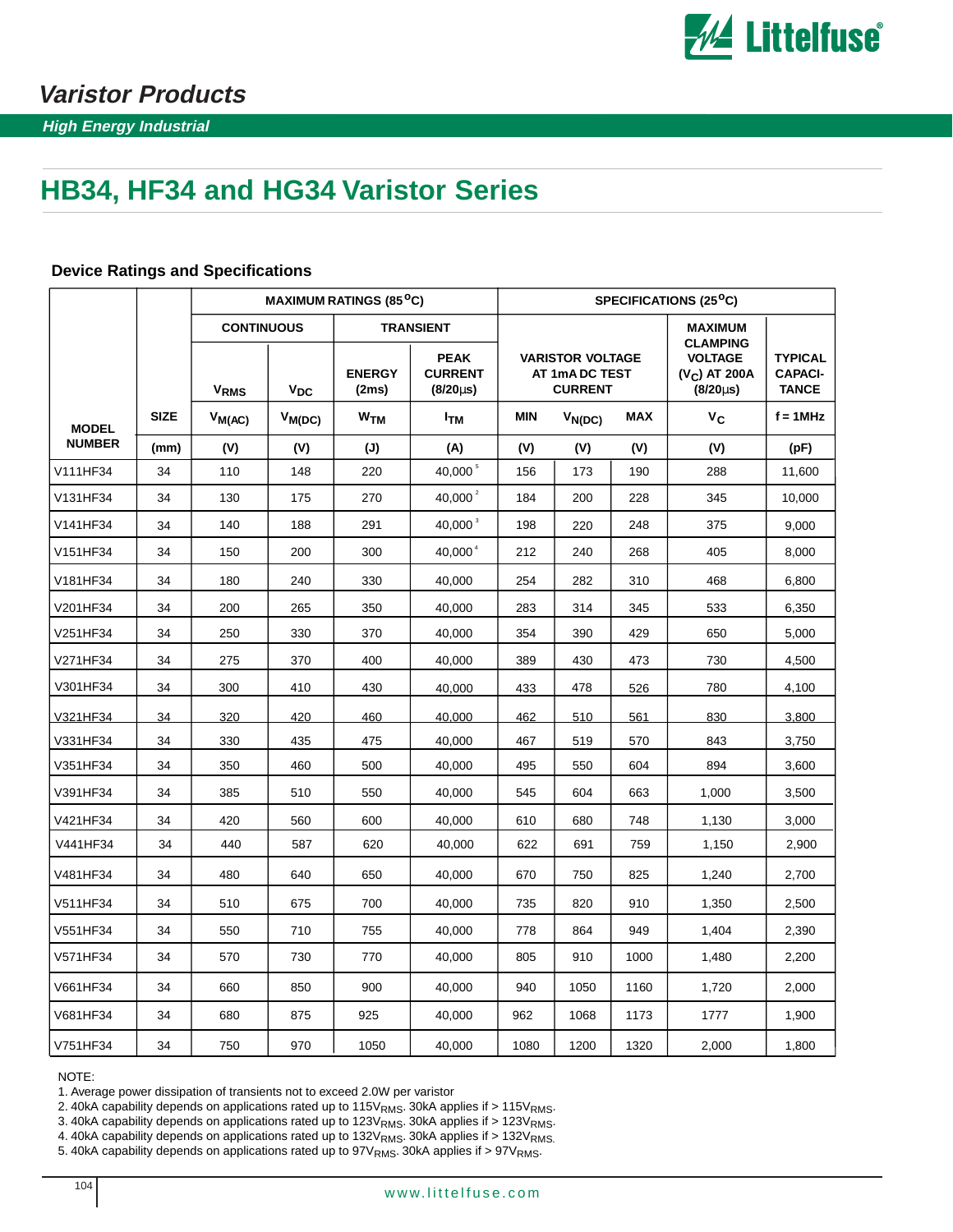

2

**VARISTOR PRODUCTS**

VARISTOR<br>PRODUCTS

# **HB34, HF34 and HG34 Varistor Series**

|               |             |                   | <b>MAXIMUM RATINGS (85<sup>o</sup>C)</b> |                        |                                                 |            |                                                             | SPECIFICATIONS (25 <sup>°</sup> C) |                                                     |                                                  |  |  |  |
|---------------|-------------|-------------------|------------------------------------------|------------------------|-------------------------------------------------|------------|-------------------------------------------------------------|------------------------------------|-----------------------------------------------------|--------------------------------------------------|--|--|--|
|               |             | <b>CONTINUOUS</b> |                                          |                        | <b>TRANSIENT</b>                                |            |                                                             |                                    | <b>MAXIMUM</b><br><b>CLAMPING</b>                   |                                                  |  |  |  |
|               |             | V <sub>RMS</sub>  | $V_{DC}$                                 | <b>ENERGY</b><br>(2ms) | <b>PEAK</b><br><b>CURRENT</b><br>$(8/20 \mu s)$ |            | <b>VARISTOR VOLTAGE</b><br>AT 1mA DC TEST<br><b>CURRENT</b> |                                    | <b>VOLTAGE</b><br>$(V_C)$ AT 200A<br>$(8/20 \mu s)$ | <b>TYPICAL</b><br><b>CAPACI-</b><br><b>TANCE</b> |  |  |  |
| <b>MODEL</b>  | <b>SIZE</b> | $V^{M(A}C)$       | $V_{M(DC)}$                              | $W$ <sub>TM</sub>      | і<br>тм                                         | <b>MIN</b> | $V_{N(DC)}$                                                 | <b>MAX</b>                         | $V_c$                                               | $f = 1$ MHz                                      |  |  |  |
| <b>NUMBER</b> | (mm)        | (V)               | (V)                                      | (J)                    | (A)                                             | (V)        | (V)                                                         | (V)                                | (V)                                                 | (pF)                                             |  |  |  |
| V111HG34      | 34          | 110               | 148                                      | 220                    | 40,000 5                                        | 156        | 173                                                         | 190                                | 288                                                 | 11,600                                           |  |  |  |
| V131HG34      | 34          | 140               | 175                                      | 270                    | 40,000 $^{2}$                                   | 184        | 200                                                         | 228                                | 345                                                 | 10,000                                           |  |  |  |
| V141HG34      | 34          | 130               | 188                                      | 291                    | 40,000 <sup>3</sup>                             | 198        | 220                                                         | 248                                | 375                                                 | 9,000                                            |  |  |  |
| V151HG34      | 34          | 150               | 200                                      | 300                    | 40.000 <sup>4</sup>                             | 212        | 240                                                         | 268                                | 405                                                 | 8,000                                            |  |  |  |
| V181HG34      | 34          | 180               | 240                                      | 330                    | 40,000                                          | 254        | 282                                                         | 310                                | 468                                                 | 6,800                                            |  |  |  |
| V201HG34      | 34          | 200               | 265                                      | 350                    | 40,000                                          | 283        | 314                                                         | 345                                | 533                                                 | 6,350                                            |  |  |  |
| V251HG34      | 34          | 250               | 330                                      | 370                    | 40,000                                          | 354        | 390                                                         | 429                                | 650                                                 | 5,000                                            |  |  |  |
| V271HG34      | 34          | 275               | 370                                      | 400                    | 40,000                                          | 389        | 430                                                         | 473                                | 730                                                 | 4,500                                            |  |  |  |
| V301HG34      | 34          | 300               | 410                                      | 430                    | 40,000                                          | 433        | 478                                                         | 526                                | 780                                                 | 4,100                                            |  |  |  |
| V321HG34      | 34          | 320               | 420                                      | 460                    | 40,000                                          | 462        | 510                                                         | 561                                | 830                                                 | 3,800                                            |  |  |  |
| V331HG34      | 34          | 330               | 435                                      | 475                    | 40,000                                          | 467        | 519                                                         | 570                                | 843                                                 | 3,750                                            |  |  |  |
| V351HG34      | 34          | 350               | 460                                      | 500                    | 40.000                                          | 495        | 550                                                         | 604                                | 894                                                 | 3,600                                            |  |  |  |
| V331HG34      | 34          | 385               | 510                                      | 550                    | 40,000                                          | 545        | 604                                                         | 663                                | 1,000                                               | 3,500                                            |  |  |  |
| V421HG34      | 34          | 420               | 560                                      | 600                    | 40,000                                          | 610        | 680                                                         | 748                                | 1,130                                               | 3,000                                            |  |  |  |
| V441HG34      | 34          | 440               | 587                                      | 620                    | 40,000                                          | 622        | 691                                                         | 759                                | 1,150                                               | 2,900                                            |  |  |  |
| V481HG34      | 34          | 480               | 640                                      | 650                    | 40,000                                          | 670        | 750                                                         | 825                                | 1,240                                               | 2,700                                            |  |  |  |
| V511HG34      | 34          | 510               | 675                                      | 700                    | 40,000                                          | 735        | 820                                                         | 910                                | 1,350                                               | 2,500                                            |  |  |  |
| V551HG34      | 34          | 550               | 710                                      | 755                    | 40,000                                          | 778        | 864                                                         | 949                                | 1,404                                               | 2,390                                            |  |  |  |
| V571HG34      | 34          | 570               | 730                                      | 770                    | 40,000                                          | 805        | 910                                                         | 1000                               | 1,480                                               | 2,200                                            |  |  |  |
| V661HG34      | 34          | 660               | 850                                      | 900                    | 40,000                                          | 940        | 1050                                                        | 1160                               | 1,720                                               | 2,000                                            |  |  |  |
| V681HG34      | 34          | 680               | 875                                      | 925                    | 40,000                                          | 962        | 1068                                                        | 1173                               | 1,777                                               | 1,900                                            |  |  |  |
| V751HG34      | 34          | 750               | 970                                      | 1050                   | 40,000                                          | 1080       | 1200                                                        | 1320                               | 2,000                                               | 1,800                                            |  |  |  |

#### **Device Ratings and Specifications**

NOTE:

1. Average power dissipation of transients not to exceed 2.0W per varistor

2. 40kA capability depends on applications rated up to 115 $\rm{V}_{RMS}$  30kA applies if > 115  $\rm{V}_{RMS}$ .

3. 40kA capability depends on applications rated up to 123 $V<sub>RMS</sub>$  30kA applies if > 123  $V<sub>RMS</sub>$ . RMS RMS

4. 40kA capability depends on applications rated up to  $132V<sub>RMS</sub>$  30kA applies if > 132  $V<sub>RMS</sub>$ . RMS RMS

5. 40kA capability depends on applications rated up to 97V  $_{RMS}$  30kA applies if > 97 V $_{RMS}$ . RMS  $30kA$  applies if  $> 97$  V RMS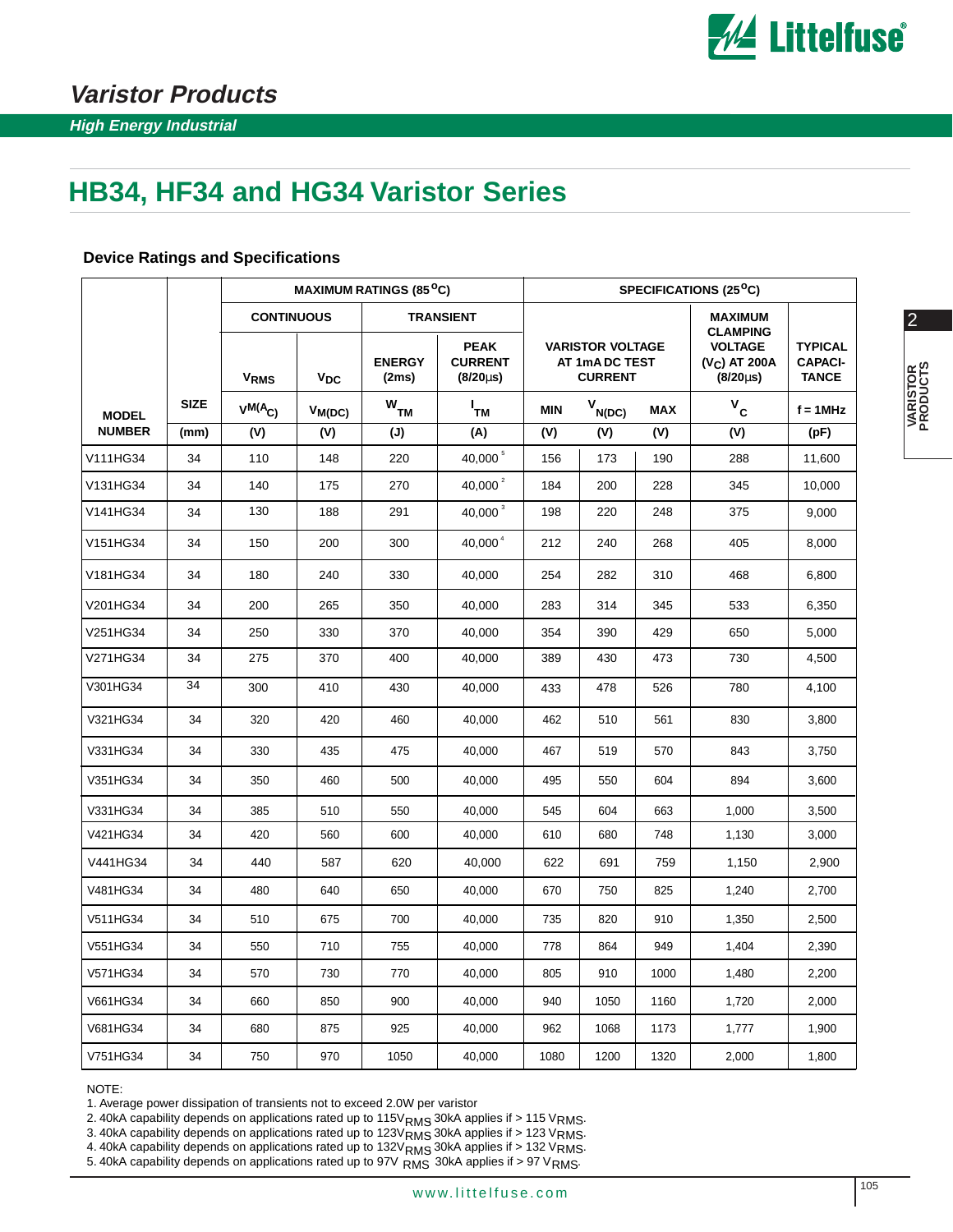

### **Varistor Products**

**High Energy Industrial**

## **HB34, HF34 and HG34 Varistor Series**

### **Power Dissipation Ratings**

Should transients occur in rapid succession, the average power dissipation result is simply the energy (watt-seconds) per pulse times the number of pulses per second. The power so developed must be within the specifications shown on the Device Ratings and Specifications table for the specific device. The operating values must be derated as shown in Figure 1.





 $O_1$  = Virtual Origin of Wave  $T =$  Time From 10% to 90% of Peak  $T_1$  = Virtual Front time = 1.25 • t  $T<sub>2</sub>$  = Virtual Time to Half Value (Impulse Duration) Example: For an 8/20µs Current Waveform:  $8\mu s = T_1 =$  Virtual Front Time  $20\mu s = T_2 =$  Virtual Time to Half Value

**FIGURE 2. PEAK PULSE CURRENT TEST WAVEFORM**



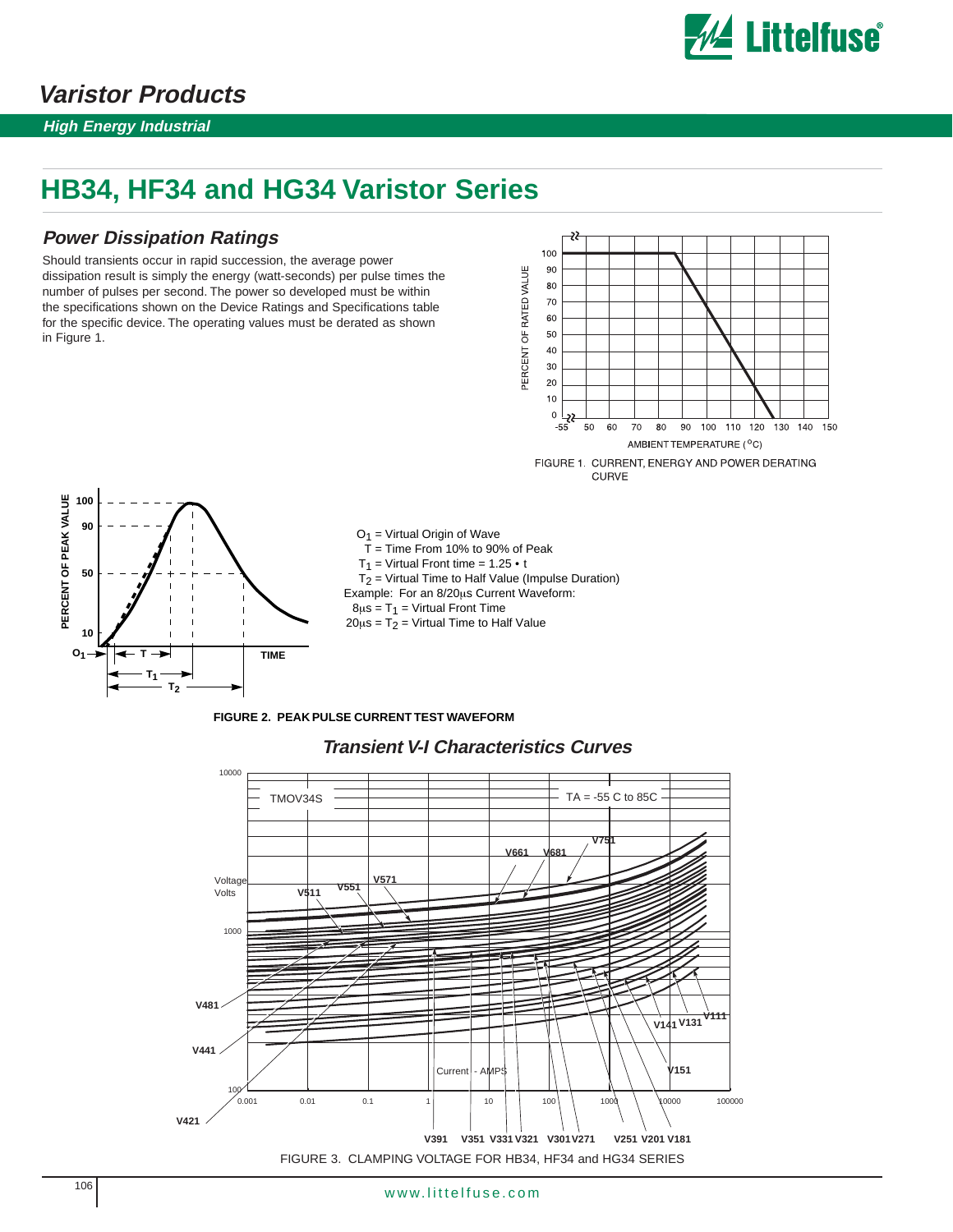

**S**

2

**VARISTOR PRODUCTS**

VARISTOR<br>PRODUCTS

### **Varistor Products**

#### **High Energy Industrial**

### **HB34, HF34 and HG34 Varistor Series**

#### **Pulse Rating Curves**



**FIGURE 6.** SURGE CURRENT RATING CURVES FOR HB34, HF34 and HG34

NOTE: If pulse ratings are exceeded, a shift of  $V_{N(DC)}$  (at specified current) of more than  $±10%$  could result. This type of shift, which normally results in a decrease of  $V_{N(DC)}$ , may result in the device not meeting the original published specifications, but it does not prevent the device from continuing to function, and to provide ample protection.

### **Mechanical Dimensions HB34**



NOTE: Dimension in mm is typical, unless otherwise specified.

**Ordering Information**

| <b>PART TYPE</b> | <b>BODY THICKNESS</b><br>(MAXIMUM) | <b>MOUNTING TERMINAL</b><br><b>OFFSET</b> |
|------------------|------------------------------------|-------------------------------------------|
| V111HB34         | 5.5                                | $5.30 + 0.65$                             |
| V131HB34         | 5.7                                | $5.50 + 0.65$                             |
| V141HB34         | 5.8                                | $5.70 \pm 0.65$                           |
| V151HB34         | 5.9                                | $5.90 + 0.65$                             |
| V181HB34         | 6.0                                | 6.10 $\pm 0.65$                           |
| V201HB34         | 6.0                                | 6.10 $\pm 0.65$                           |
| V251HB34         | 6.1                                | $6.25 \pm 0.65$                           |
| V271HB34         | 6.4                                | $6.50 + 0.65$                             |
| V301HB34         | 6.7                                | 6.70 $\pm 0.65$                           |
| V321HB34         | 6.9                                | 6.90 $\pm 0.65$                           |
| V331HB34         | 7.0                                | 6.95 $\pm 0.85$                           |
| V351HB34         | 7.3                                | $7.20 \pm 0.85$                           |
| V391HB34         | 7.6                                | $7.50 + 0.85$                             |
| V421HB34         | 7.8                                | $7.85 \pm 0.85$                           |
| V441HB34         | 8.0                                | $7.95 \pm 1.00$                           |
| V481HB34         | 8.3                                | $8.25 \pm 1.00$                           |
| V511HB34         | 8.8                                | $8.60 + 1.00$                             |
| V551HB34         | 9.1                                | $8.55 \pm 1.5$                            |
| V571HB34         | 9.4                                | $8.85 \pm 1.5$                            |
| V661HB34         | 10.2                               | $9.65 \pm 1.5$                            |
| V681HB34         | 10.4                               | $10.35 \pm 1.5$                           |

 $V751HB34$   $|$  10.7  $|$  10.65 ±1.5

#### **TABLE OF DIMENSIONS - THICKNESS AND TERMINAL OFFSETS**

**T**



**V<sub>M(AC)</sub> VOLTAGE DECADE MULTIPLIER** 

**V 25 1 HB 34**